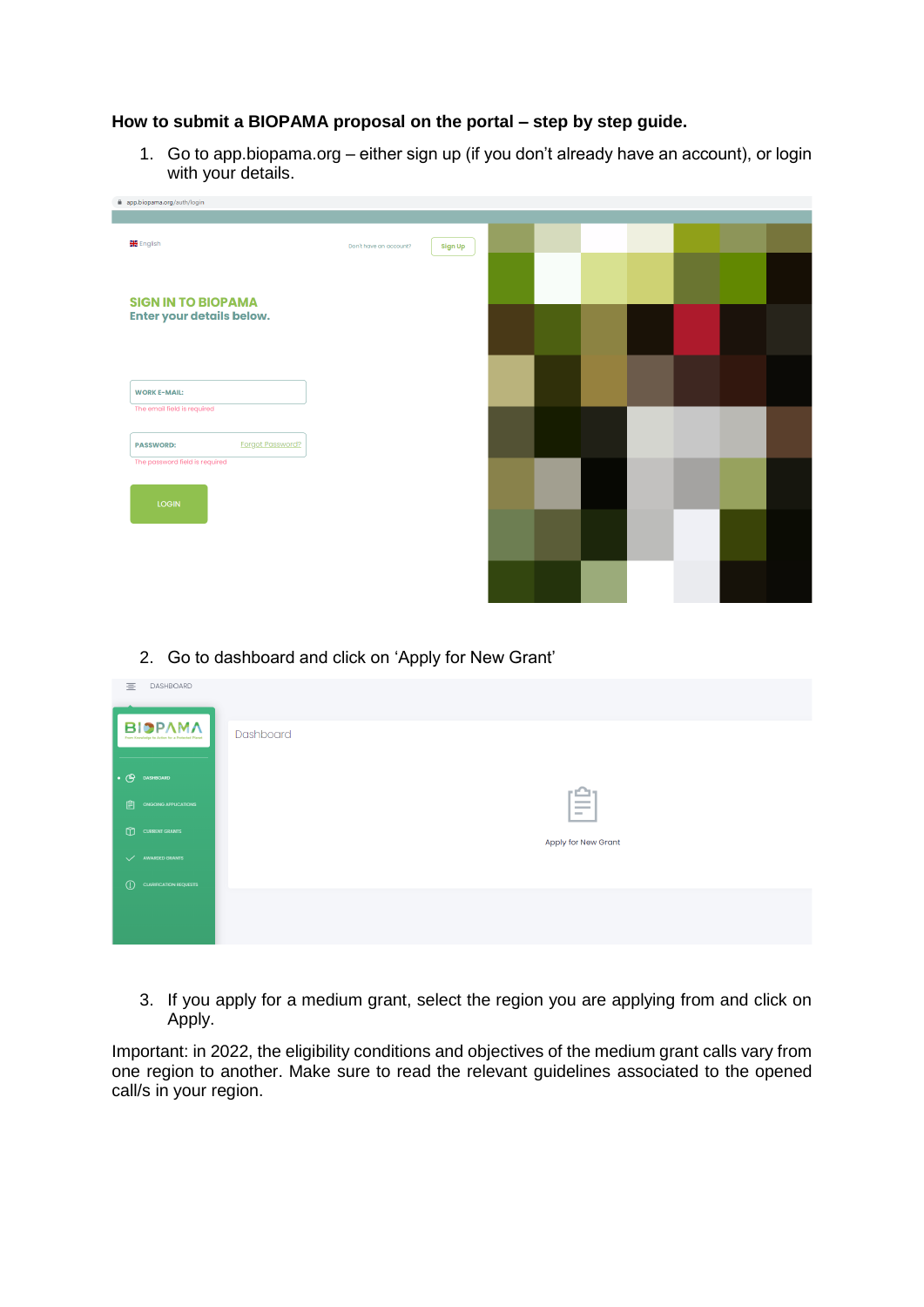| 亖<br><b>GRANTS</b>                                                                |                                                                                                                                          |
|-----------------------------------------------------------------------------------|------------------------------------------------------------------------------------------------------------------------------------------|
| ΒΙΟΡΛΜΛ<br>to to Action for a Protected Plane                                     | Medium Grant<br>Region                                                                                                                   |
| (ቅ<br><b>DASHBOARD</b><br>訚<br><b>ONGOING APPLICATIONS</b>                        | $\checkmark$<br>Please select<br>$P - Pacific$<br>WA - West Africa<br>CA - Central Africa<br>SA - Southern Africa<br>EA - Eastern Africa |
| ⊕<br><b>CURRENT GRANTS</b>                                                        | <b>Small Technical Grant</b>                                                                                                             |
| <b>AWARDED GRANTS</b><br>$\checkmark$<br><b>CLARIFICATION REQUESTS</b><br>$\odot$ | <b>PROPOSALS CLOSED</b>                                                                                                                  |
|                                                                                   |                                                                                                                                          |
|                                                                                   | Rapid Response Grant                                                                                                                     |
|                                                                                   | <b>PROPOSALS CLOSED</b>                                                                                                                  |
|                                                                                   | <b>Small Technical Grants Assessment</b>                                                                                                 |
|                                                                                   | <b>PROPOSALS CLOSED</b>                                                                                                                  |
|                                                                                   |                                                                                                                                          |

4. Complete all the fields on your screen, and upload supporting documents when requested.

You can click on 'save progress' at the bottom of the page, if you would like to continue your application at a further stage, or 'next step' to go on the next tab.

| 吾                                                                                                                                                                                        |                                                                                                                                                                                | 図                                                                                                                                                                                                   |                                                                                                                                                                                                                                                                                                                                           |                                                                                                                                                          |
|------------------------------------------------------------------------------------------------------------------------------------------------------------------------------------------|--------------------------------------------------------------------------------------------------------------------------------------------------------------------------------|-----------------------------------------------------------------------------------------------------------------------------------------------------------------------------------------------------|-------------------------------------------------------------------------------------------------------------------------------------------------------------------------------------------------------------------------------------------------------------------------------------------------------------------------------------------|----------------------------------------------------------------------------------------------------------------------------------------------------------|
|                                                                                                                                                                                          | PA Information and Project Description                                                                                                                                         | Organization Details                                                                                                                                                                                | ESMS pre-screening questions                                                                                                                                                                                                                                                                                                              | Application and supporting document upload                                                                                                               |
| DASHIGARD<br>Θ                                                                                                                                                                           | 1. OVERVIEW<br>Title of the project<br>Tido of the project.                                                                                                                    | SELECTED)                                                                                                                                                                                           | BIOPAMA ACTION COMPONENT SPECIFIC OBJECTIVE(S) TO WHICH THE PROJECT AND ITS<br>ACTIVITIES WILL CONTRIBUTE TO IN THE MEDIUM/LONG TERM: (MORE THAN ONE CAN BE<br>1. Enhance the management and governance of priority protected areas by addressing<br>existing limitations (strengthening on-site infrastructure/equipment for patrolling, | Select keywords for better identifying your project<br>Type of priority area (Please select the relevant option(s)<br>Marine Protected & Conserved Area  |
| DNOORIO APPLICATIONS<br><b>CCI</b> CURRENT ORANTS                                                                                                                                        | Region<br>WA - West Africa                                                                                                                                                     | poaching control, developing capacity of staff);<br>whilst effectively contributing to protected areas management.                                                                                  | 2 Enforce the legal framework required to achieve effective biodiversity conservation;<br>3. Support local communities' initiatives aiming to enhance the livelihoods of local people                                                                                                                                                     | Marine Managed areas<br>Terrestrial Protected & conserved Area<br>Indigenous and Community Conserved Area (ICCA)<br>Privately Protected area             |
| AVANCED GEARES                                                                                                                                                                           | ACP Country(ios)<br>Please select<br>Priority area(s) targeted                                                                                                                 | Priority(ies) for action that the project is aiming to address<br>Please specify here the targeted priority(ies) for action (not more than 2)<br>Please indicate here the reference of the document |                                                                                                                                                                                                                                                                                                                                           | Conservancy<br>Key landscape for conservation<br>RBA<br>Transboundary areas                                                                              |
| <b>CLARE CARRICATION REQUESTS</b>                                                                                                                                                        | Priority area (s) targeted                                                                                                                                                     | Project enables data sharing with RRIS and RIS<br>$O$ Yes                                                                                                                                           |                                                                                                                                                                                                                                                                                                                                           | Primary objective ( Please select the relevant objective - I choice only)<br>Governance<br>( ) Management Effectiveness                                  |
|                                                                                                                                                                                          | Registration number of the PA(s)<br>Registration number of the PA(s). Please indicate "Not listed" if the PA(s) la/are not<br>listed in the World Dotabase on Protected Areos. | No (project is not eligible)<br>THE RELEVANT OPTION AND SPECIFY THE REFERENCE OF THE DOCUMENT)                                                                                                      | DIAGNOSTIC TOOLS USED TO IDENTIFY THE PROJECT PRIORITY (IES) FOR ACTION: (PLEASE TICK                                                                                                                                                                                                                                                     | Livelhoods<br>Target group(s) (Please select the relevant option(s)<br>Local communities                                                                 |
| PA(s) supervisory authority<br>PA(s) supervisory authority (please indicate the exact and full name)<br>Upload the acknowledgement of receipt from the supervisory authority<br>@ UPLOAD |                                                                                                                                                                                | Quantified management assessment tools (such as IMET, METT, RAPPAM, ect.<br>Quantified governance assessment tools (such as SAGE, SAPA, GAPA).<br>Upload diagnostic tool file                       |                                                                                                                                                                                                                                                                                                                                           | indigenous people<br>Vouth<br>Women<br>Private sector                                                                                                    |
|                                                                                                                                                                                          |                                                                                                                                                                                | @ UPLOAD                                                                                                                                                                                            |                                                                                                                                                                                                                                                                                                                                           | Farmers/Fishermen<br>National/local PA agency/PCA<br>National Government<br>Subnational Government                                                       |
|                                                                                                                                                                                          | Name of lead organisation<br>Nome of lead organization:                                                                                                                        |                                                                                                                                                                                                     |                                                                                                                                                                                                                                                                                                                                           | Main activity focus (Please select the relevant keyword(s)<br>Management plan<br>Human-Wildlife conflict<br>Enforcement<br>Ecosystem/habitat restoration |
|                                                                                                                                                                                          | Name of Co-applicant(s)                                                                                                                                                        |                                                                                                                                                                                                     |                                                                                                                                                                                                                                                                                                                                           | Legal framework/Regulation<br>Invasive Alien species                                                                                                     |

5. Complete the fields of the next tabs ('Organization details', 'ESMS pre-screening questions', and 'Application and supporting document upload') and upload any requested supporting documents.